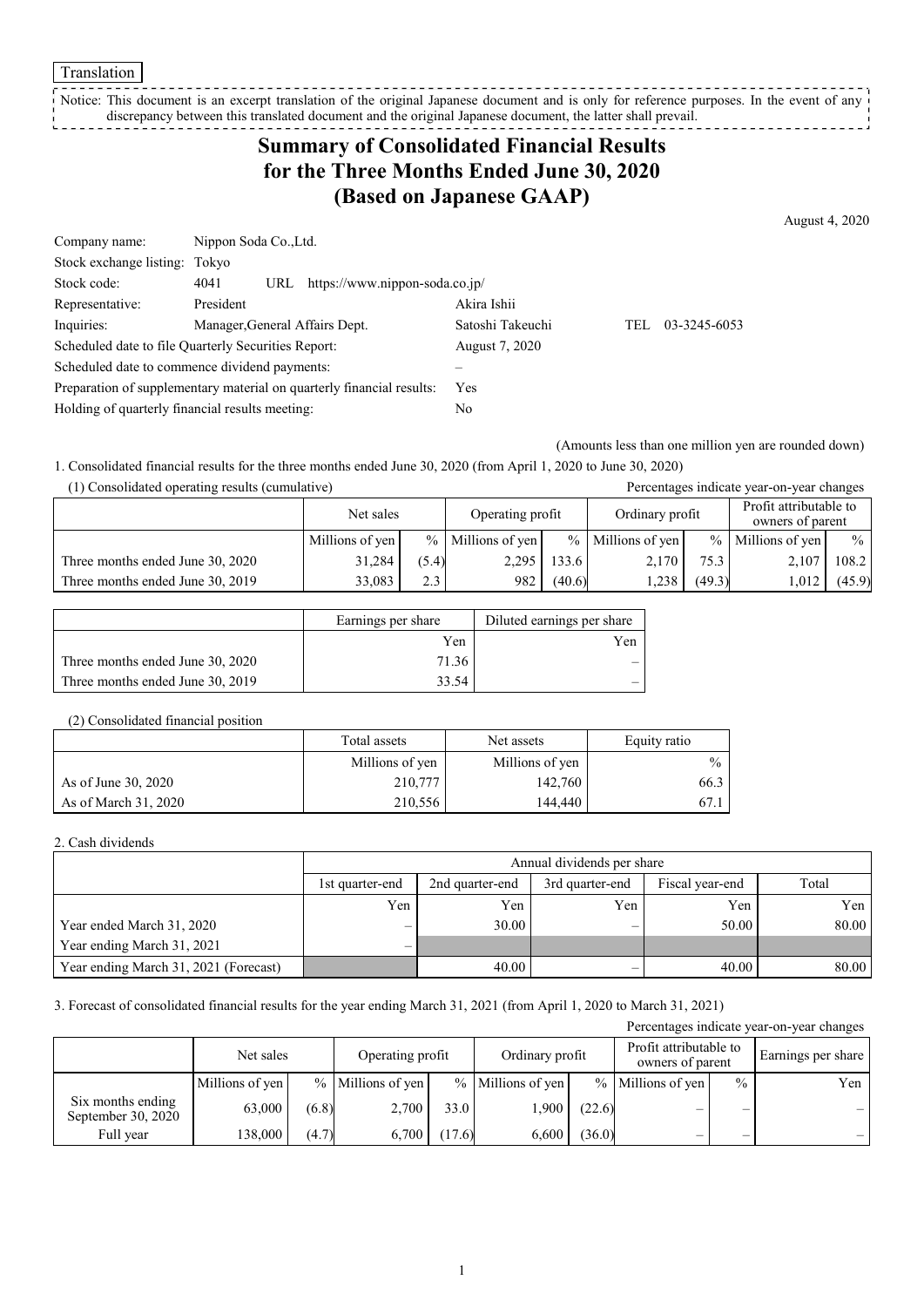| 4. Notes                                                                                                                  |                                                                                     |                                                    |    |                   |  |
|---------------------------------------------------------------------------------------------------------------------------|-------------------------------------------------------------------------------------|----------------------------------------------------|----|-------------------|--|
|                                                                                                                           | (1) Changes in significant subsidiaries during the three months ended June 30, 2020 |                                                    |    |                   |  |
| (changes in specified subsidiaries resulting in the change in scope of consolidation):                                    | Yes                                                                                 |                                                    |    |                   |  |
| (2) Application of special accounting methods for preparing quarterly consolidated financial statements:                  | No                                                                                  |                                                    |    |                   |  |
| (3) Changes in accounting policies, changes in accounting estimates, and restatement of prior period financial statements |                                                                                     |                                                    |    |                   |  |
| Changes in accounting policies due to revisions to accounting standards and other regulations:                            |                                                                                     |                                                    | No |                   |  |
| Changes in accounting policies due to other reasons:                                                                      | No                                                                                  |                                                    |    |                   |  |
| Changes in accounting estimates:                                                                                          | No                                                                                  |                                                    |    |                   |  |
| Restatement of prior period financial statements:                                                                         |                                                                                     |                                                    |    |                   |  |
| (4) Number of issued shares (common shares)                                                                               |                                                                                     |                                                    |    |                   |  |
| Total number of issued shares at the end of the period (including treasury shares)                                        |                                                                                     |                                                    |    |                   |  |
| As of June 30, 2020                                                                                                       | 31,127,307 shares                                                                   | As of March 31, 2020                               |    | 31,127,307 shares |  |
| Number of treasury shares at the end of the period                                                                        |                                                                                     |                                                    |    |                   |  |
| As of June 30, 2020                                                                                                       |                                                                                     | 1,877,365 shares   As of March 31, 2020            |    | 1,282,557 shares  |  |
| Average number of shares during the period (cumulative from the beginning of the fiscal year)                             |                                                                                     |                                                    |    |                   |  |
| Three months ended June 30, 2020                                                                                          |                                                                                     | 29,532,294 shares Three months ended June 30, 2019 |    | 30,176,138 shares |  |
|                                                                                                                           |                                                                                     |                                                    |    |                   |  |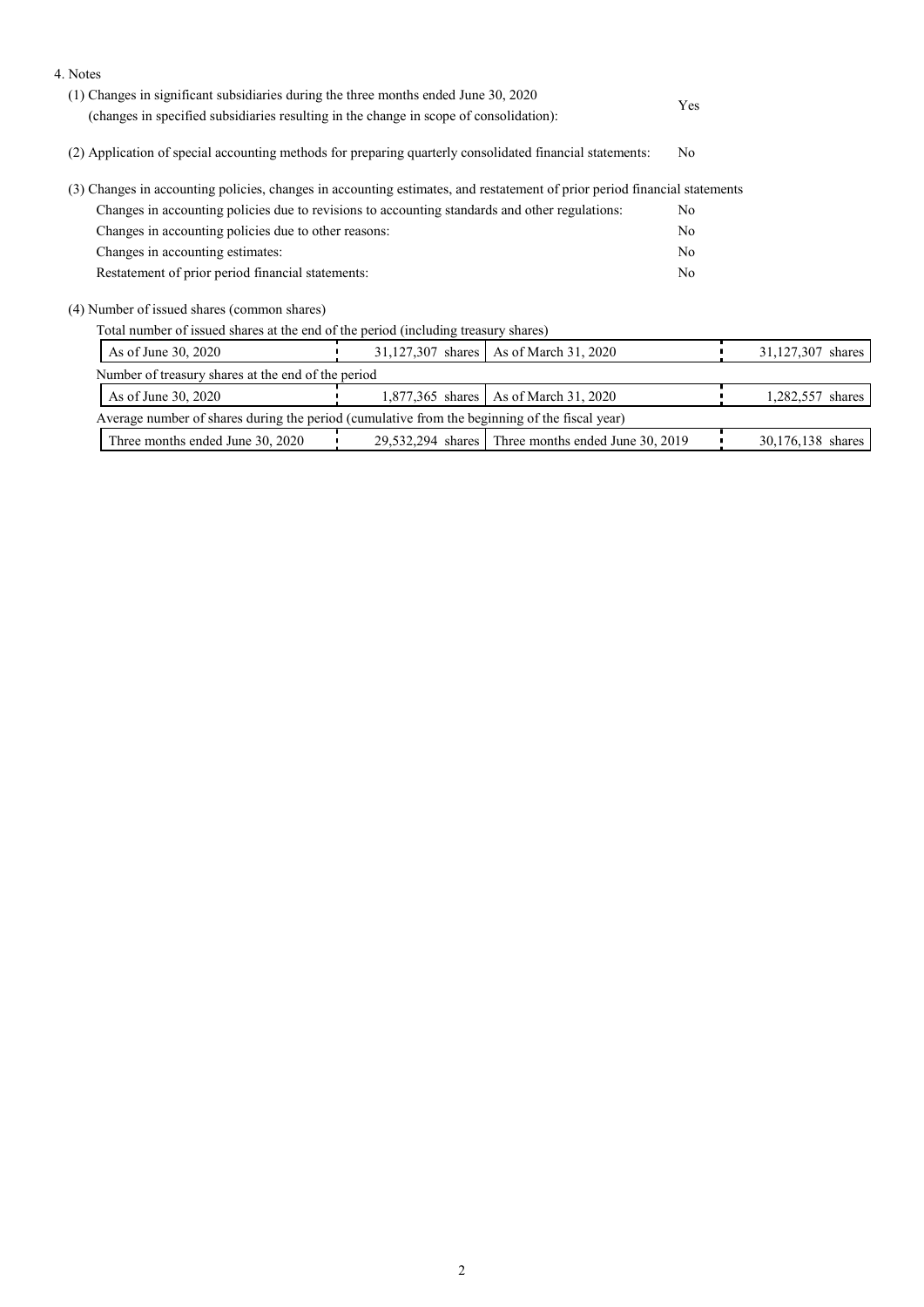# **Quarterly consolidated financial statements**

**Consolidated balance sheets**

|                                                     |                      | (Millions of yen)   |
|-----------------------------------------------------|----------------------|---------------------|
|                                                     | As of March 31, 2020 | As of June 30, 2020 |
| Assets                                              |                      |                     |
| Current assets                                      |                      |                     |
| Cash and deposits                                   | 17,229               | 16,209              |
| Notes and accounts receivable - trade               | 41,063               | 37,198              |
| Electronically recorded monetary claims - operating | 2,514                | 2,305               |
| Inventories                                         | 30,644               | 33,576              |
| Other                                               | 4,865                | 5,357               |
| Allowance for doubtful accounts                     | (200)                | (202)               |
| Total current assets                                | 96,117               | 94,445              |
| Non-current assets                                  |                      |                     |
| Property, plant and equipment                       |                      |                     |
| Buildings and structures, net                       | 18,347               | 18,249              |
| Machinery, equipment and vehicles, net              | 18,055               | 17,519              |
| Tools, furniture and fixtures, net                  | 1,882                | 1,865               |
| Land                                                | 14,909               | 14,908              |
| Construction in progress                            | 6,037                | 7,574               |
| Other, net                                          | 1,277                | 1,523               |
| Total property, plant and equipment                 | 60,509               | 61,639              |
| Intangible assets                                   |                      |                     |
| Goodwill                                            | 13                   | 210                 |
| Other                                               | 4,868                | 4,687               |
| Total intangible assets                             | 4,881                | 4,897               |
| Investments and other assets                        |                      |                     |
| Investment securities                               | 35,436               | 36,114              |
| Retirement benefit asset                            | 7,816                | 7,934               |
| Deferred tax assets                                 | 3,455                | 3,358               |
| Other                                               | 2,338                | 2,388               |
| Allowance for doubtful accounts                     | (1)                  | (1)                 |
| Total investments and other assets                  | 49,046               | 49,795              |
| Total non-current assets                            | 114,438              | 116,332             |
| Total assets                                        | 210,556              | 210,777             |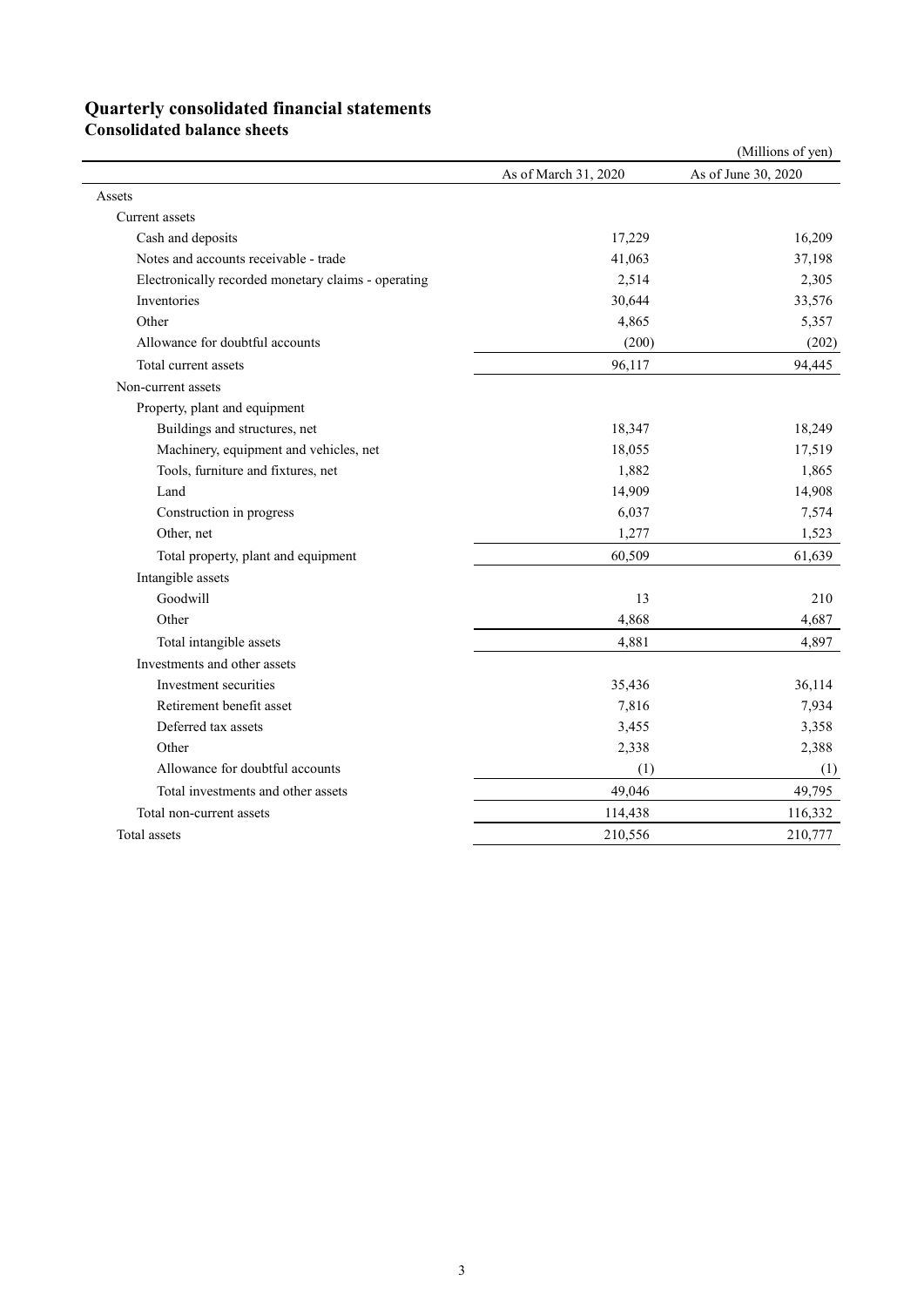|                                                       |                      | (Millions of yen)   |
|-------------------------------------------------------|----------------------|---------------------|
|                                                       | As of March 31, 2020 | As of June 30, 2020 |
| Liabilities                                           |                      |                     |
| Current liabilities                                   |                      |                     |
| Notes and accounts payable - trade                    | 15,129               | 14,519              |
| Electronically recorded obligations - operating       | 2,383                | 3,045               |
| Short-term borrowings                                 | 14,420               | 18,117              |
| Income taxes payable                                  | 993                  | 383                 |
| Provision for bonuses                                 | 2,953                | 2,571               |
| Other                                                 | 6,392                | 4,896               |
| Total current liabilities                             | 42,272               | 43,533              |
| Non-current liabilities                               |                      |                     |
| Long-term borrowings                                  | 13,514               | 13,365              |
| Deferred tax liabilities                              | 3,200                | 3,823               |
| Retirement benefit liability                          | 2,634                | 2,576               |
| Provision for environmental measures                  | 543                  | 543                 |
| Other                                                 | 3,951                | 4,175               |
| Total non-current liabilities                         | 23,843               | 24,484              |
| <b>Total liabilities</b>                              | 66,116               | 68,017              |
| Net assets                                            |                      |                     |
| Shareholders' equity                                  |                      |                     |
| Share capital                                         | 29,166               | 29,166              |
| Capital surplus                                       | 29,359               | 29,359              |
| Retained earnings                                     | 85,111               | 85,723              |
| Treasury shares                                       | (3, 184)             | (4, 876)            |
| Total shareholders' equity                            | 140,453              | 139,373             |
| Accumulated other comprehensive income                |                      |                     |
| Valuation difference on available-for-sale securities | 4,959                | 7,303               |
| Deferred gains or losses on hedges                    | (163)                | (119)               |
| Foreign currency translation adjustment               | (3, 491)             | (6, 436)            |
| Remeasurements of defined benefit plans               | (465)                | (436)               |
| Total accumulated other comprehensive income          | 838                  | 312                 |
| Non-controlling interests                             | 3,147                | 3,074               |
| Total net assets                                      | 144,440              | 142,760             |
| Total liabilities and net assets                      | 210,556              | 210,777             |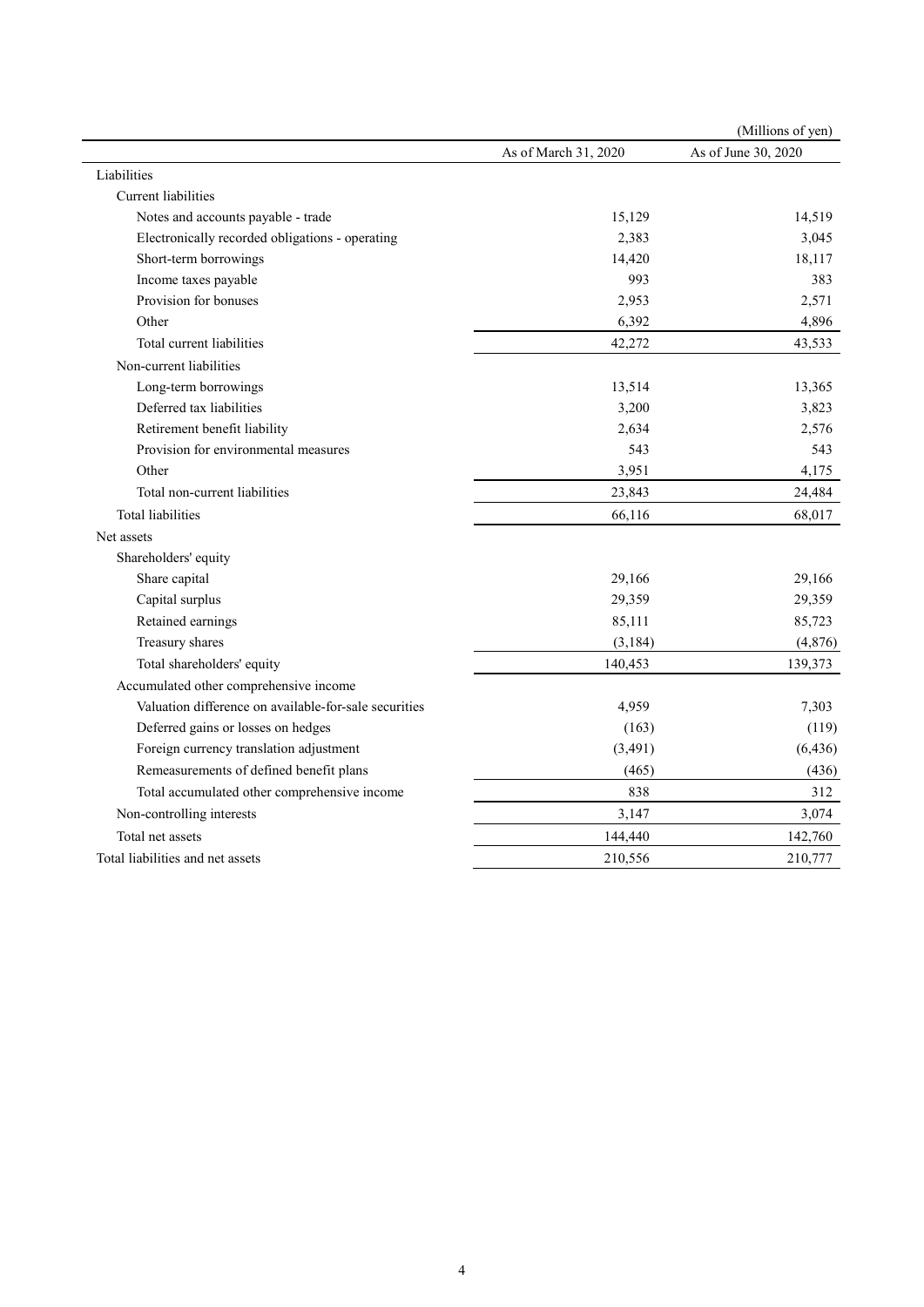### **Consolidated statements of income (cumulative) and consolidated statements of comprehensive income (cumulative)**

**Consolidated statements of income (cumulative)**

|                                                               |                    | (Millions of yen)  |
|---------------------------------------------------------------|--------------------|--------------------|
|                                                               | Three months ended | Three months ended |
|                                                               | June 30, 2019      | June 30, 2020      |
| Net sales                                                     | 33,083             | 31,284             |
| Cost of sales                                                 | 24,898             | 22,595             |
| Gross profit                                                  | 8,185              | 8,689              |
| Selling, general and administrative expenses                  | 7,202              | 6,394              |
| Operating profit                                              | 982                | 2,295              |
| Non-operating income                                          |                    |                    |
| Interest income                                               | 3                  | 1                  |
| Dividend income                                               | 246                | 230                |
| Share of profit of entities accounted for using equity method | 226                |                    |
| Other                                                         | 164                | 133                |
| Total non-operating income                                    | 641                | 366                |
| Non-operating expenses                                        |                    |                    |
| Interest expenses                                             | 55                 | 58                 |
| Share of loss of entities accounted for using equity method   |                    | 90                 |
| Foreign exchange losses                                       | 158                | 166                |
| Other                                                         | 171                | 175                |
| Total non-operating expenses                                  | 385                | 490                |
| Ordinary profit                                               | 1,238              | 2,170              |
| Extraordinary income                                          |                    |                    |
| Gain on sales of non-current assets                           |                    | 6                  |
| Total extraordinary income                                    | L.                 | 6                  |
| <b>Extraordinary</b> losses                                   |                    |                    |
| Loss on abandonment of non-current assets                     | 8                  | 9                  |
| One-hundredth anniversary commemorative expenses              |                    | 30                 |
| Other                                                         | 10                 | 2                  |
| Total extraordinary losses                                    | 19                 | 41                 |
| Profit before income taxes                                    | 1,218              | 2,135              |
| Income taxes - current                                        | 303                | 355                |
| Income taxes - deferred                                       | (143)              | (389)              |
| Total income taxes                                            | 159                | (34)               |
| Profit                                                        | 1,058              | 2,169              |
| Profit attributable to non-controlling interests              | 46                 | 62                 |
| Profit attributable to owners of parent                       | 1,012              | 2,107              |